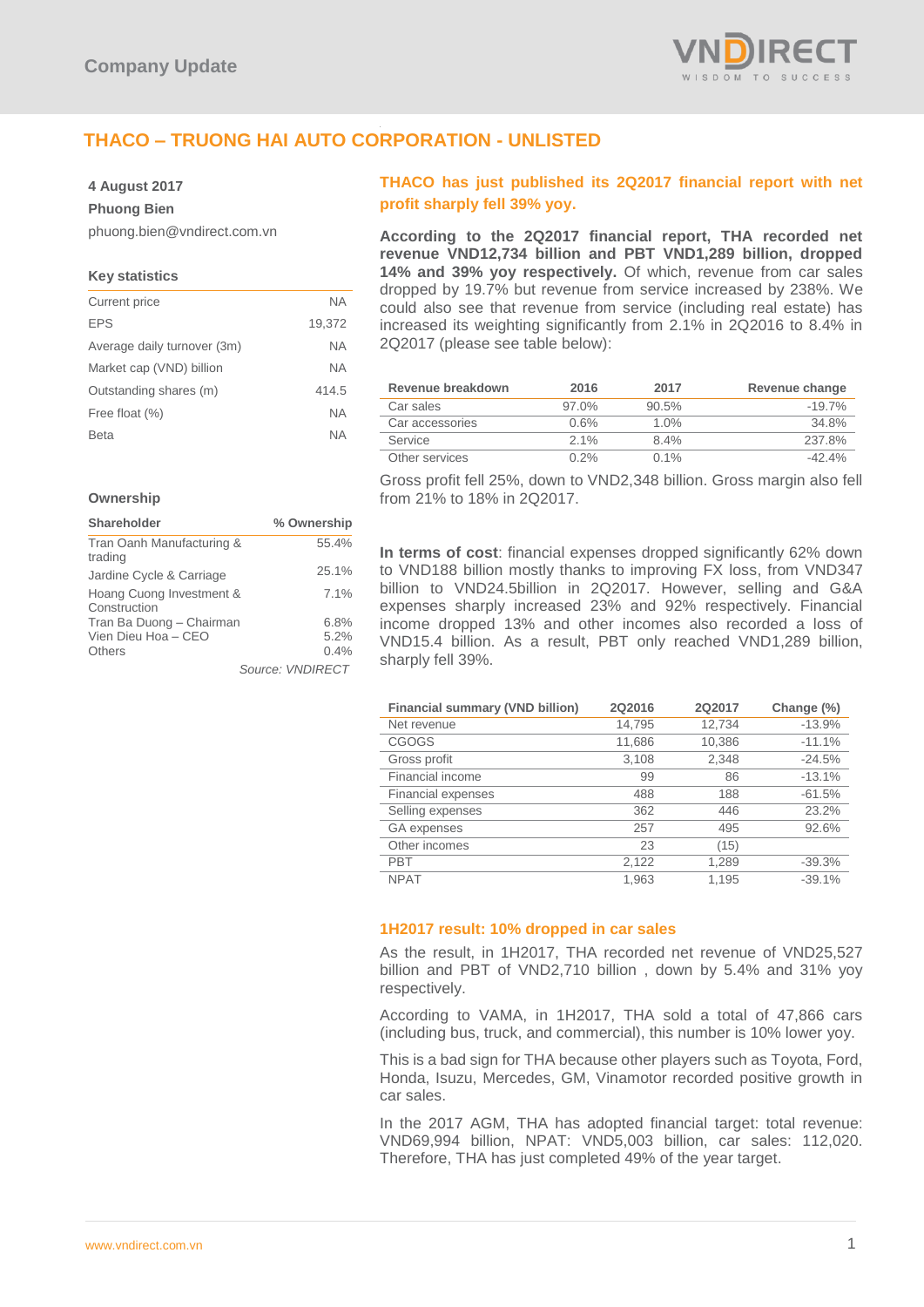| <b>VND billion</b>                        | 2014     | 2015     | 2016     |
|-------------------------------------------|----------|----------|----------|
| Net sales                                 | 21,928.5 | 41,494.3 | 59,163.2 |
| Cost of sales                             | 16.857.9 | 31,345.8 | 47,805.4 |
| Gross Profit                              | 5.070.6  | 10.148.5 | 11.357.8 |
| Financial income                          | 168.1    | 236.0    | 1,565.7  |
| Financial expenses                        | 447.9    | 807.8    | 1.104.9  |
| of which: interest expenses               | 267.7    | 244.2    | 509.3    |
| Selling expenses                          | 931.4    | 1.455.3  | 1.800.2  |
| General and admin expenses                | 526.9    | 764.9    | 1.508.2  |
| Operating profit/(loss)                   | 3,332.4  | 7.343.0  | 8,493.6  |
| Net other income/expenses                 | 48.3     | 49.6     | 37.1     |
| Income from investments in other entities | -5.0     | 0.0      | 0.0      |
| Net accounting profit/(loss) before tax   | 3,375.7  | 7.392.6  | 8,530.7  |
| Business income tax - current             | 84.0     | 298.8    | 549.1    |
| Business income tax - deferred            | 11.1     | 17.2     | $-11.0$  |
| Business income tax expenses              | 95.1     | 316.0    | 538.1    |
| Net profit/(loss) after tax               | 3.280.7  | 7.076.6  | 7.992.7  |
| Minority interests                        | 12.6     | 38.7     | 93.7     |
| Attributable to parent company            | 3.268.0  | 7.037.9  | 7.899.0  |

| Key ratios        |        |        |        |
|-------------------|--------|--------|--------|
|                   | 2014   | 2015   | 2016   |
| Dupont            |        |        |        |
| Net profit margin | 15.0%  | 17.1%  | 13.5%  |
| Gross margin      | 23.1%  | 24.5%  | 19.2%  |
| ROA               | 17.3%  | 23.0%  | 14.8%  |
| ROE               | 39.1%  | 48.4%  | 34.3%  |
| Efficiency        |        |        |        |
| Days AR           | 38.0   | 36.1   | 36.8   |
| Days Inventories  | 111.1  | 113.7  | 152.9  |
| Days AP           | 69.2   | 40.5   | 41.1   |
| Liquidity         |        |        |        |
| Current ratio     | 1.1    | 1.3    | 1.3    |
| Quick ratio       | 0.4    | 0.5    | 0.3    |
| Cash cycle        | 79.9   | 109.3  | 148.6  |
| Growth rate       |        |        |        |
| Revenue           | 64.8%  | 70.9%  | 42.6%  |
| Operating profit  | 197.6% | 120.4% | 15.7%  |
| Net profit        | 192.6% | 115.7% | 12.9%  |
| Share value       |        |        |        |
| EPS               | 9,307  | 18,405 | 19,283 |
| <b>BVPS</b>       | 23.804 | 37,996 | 56,153 |

VNDIRECT

| Cash flow                                             |             |            |             |
|-------------------------------------------------------|-------------|------------|-------------|
| Indirect - VND billion                                | 2014        | 2015       | 2016        |
| Net profit/(loss) before tax                          | 3,375.7     | 7,392.6    | 8,530.7     |
| Depreciation and amortisation                         | 482.0       | 605.6      | 1.242.2     |
| Amortisation of goodwill                              | 0.0         | 0.0        | 0.0         |
| Provisions                                            | 30.3        | 45.7       | 469.8       |
| Unrealized foreign exchange gain/(loss)               | $-10.0$     | 237.0      | 170.4       |
| Profit/(loss) from liquidating fixed assets           | 0.0         | 0.0        | 0.0         |
| Profit/(loss) from investing activities               | $-9.1$      | $-31.4$    | $-720.8$    |
| Interest expense                                      | 267.7       | 244.2      | 509.3       |
| Operating profit/(loss) before changes in WC          | 4,136.6     | 8,493.7    | 10,201.5    |
| Increase/(decrease) in receivables                    | $-1,015.5$  | $-2,432.3$ | 3,079.3     |
| increase/(decrease) in inventories                    | $-2.626.0$  | $-6.636.0$ | $-2,805.7$  |
| (Increase)/decrease in payables                       | 648.5       | 241.0      | 3,720.2     |
| Increase/(decrease) in prepaid expenses               | $-314.8$    | 6.3        | 27.7        |
| Increase/(decrease) in trading securities             | 0.0         | $-300.3$   | 0.0         |
| Interest paid                                         | $-309.9$    | $-235.3$   | $-1,308.8$  |
| Business Income Tax paid                              | $-66.2$     | $-221.8$   | $-458.8$    |
| Other receipts from operating activities              | 2.3         | 0.0        | 0.0         |
| Other payments on operating activities                | $-5.4$      | $-0.8$     | $-2.9$      |
| Net cash inflows/(outflows) from operating activities | 449.7       | $-1,085.6$ | 12,452.4    |
| Purchases of fixed assets and other long term assets  | $-1.073.2$  | $-2.929.0$ | $-4,707.6$  |
| Proceeds from disposal of fixed assets                | 6.2         | 10.6       | 115.5       |
| Loans granted, purchases of debt instruments          | $-107.2$    | $-130.6$   | $-42.0$     |
| Collection of loans, sales of debts instruments       | 59.3        | 5.6        | 3.0         |
| Investments in other entities                         | $-101.0$    | $-2.7$     | $-9.025.8$  |
| Proceeds from divestment in other entities            | 0.0         | 93.7       | 0.0         |
| Dividends and interest received                       | 11.1        | 9.0        | 17.7        |
| Net cash inflows/(outflows) from investing activities | $-1,204.7$  | $-2,943.3$ | $-13,639.2$ |
| Proceeds from issue of shares                         | 660.0       | 1.024.0    | 1.357.4     |
| Payments for share returns and repurchases            | 0.0         | 0.0        | 0.0         |
| Proceeds from borrowings                              | 18,385.8    | 32,874.8   | 47,170.6    |
| Repayment of borrowings                               | $-17,529.0$ | -27,750.2  | $-45,779.3$ |
| Finance lease principal payments                      | 0.0         | 0.0        | 0.0         |
| Dividends paid                                        | $-772.9$    | $-1,924.9$ | $-1,258.0$  |
| Interests, dividends, profits received                | 0.0         | 0.0        | 0.0         |
| Net cash inflows/(outflows) from financing activities | 743.9       | 4.223.7    | 1,490.8     |
| Net increase in cash and cash equivalents             | $-11.1$     | 194.9      | 304.0       |
| Cash and cash equivalents at the beginning of period  | 504.8       | 491.5      | 685.9       |
| Effect of foreign exchange differences                | $-2.2$      | $-0.5$     | 0.0         |
| Cash and cash equivalents at the end of period        | 491.5       | 685.9      | 989.9       |

| Balance sheet               |            |            |          |
|-----------------------------|------------|------------|----------|
| <b>VND billion</b>          | 2014       | 2015       | 2016     |
| <b>CURRENT ASSETS</b>       | 10,449.1   | 20,809.8   | 34,768.1 |
| Cash and cash equivalents   | 491.5      | 685.9      | 989.9    |
| Short-term investments      | 25.3       | 454.1      | 496.0    |
| Accounts receivable         | 2,185.3    | 6,022.7    | 5,908.1  |
| Inventories                 | 6,409.5    | 13,040.6   | 26,463.2 |
| Other current assets        | 1,337.5    | 606.5      | 910.9    |
| <b>LONG-TERM ASSETS</b>     | 8,481.6    | 10,000.3   | 19,180.9 |
| Long-term trade receivables | 0.0        | 144.3      | 124.2    |
| Fixed assets                | 5.533.8    | 6.382.4    | 8.156.4  |
| Tangible fixed assets       | 2.885.1    | 3.572.9    | 4 1 64 5 |
| Cost                        | 4.505.0    | 5.716.4    | 6,851.2  |
| Accumulated depreciation    | $-1,619.9$ | $-2,143.5$ | -2,686.7 |
| Finance lease assets        | 0.0        | 0.0        | 0.0      |
| Cost                        | 0.0        | 0.0        | 0.0      |
| Accumulated depreciation    | 0.0        | 0.0        | 0.0      |
| Intangible fixed assets     | 2,236.4    | 2,809.5    | 3,991.9  |
| Cost                        | 2,290.3    | 2,881.2    | 4,097.8  |
| Accumulated depreciation    | $-54.0$    | $-71.7$    | $-105.9$ |
| Construction in progress    | 412.4      | 0.0        | 0.0      |
| Long-term investments       | 2.088.9    | 2,056.9    | 27.2     |
| Good will (before 2015)     | 240.7      | 0.0        | 0.0      |
| Other long-term assets      | 618.1      | 816.7      | 6.037.0  |
| <b>TOTAL ASSETS</b>         | 18,930.7   | 30,810.1   | 53,949.0 |
| <b>LIABILITIES</b>          | 10,497.0   | 16,200.7   | 30,673.4 |
| <b>Current liabilities</b>  | 9,582.6    | 15,805.6   | 27,140.4 |
| Short-term borrowings       | 0.0        | 0.0        | 0.0      |
| Long-term liabilities       | 914.4      | 395.1      | 3,533.0  |
| Other long-term payables    | 18.4       | 5.6        | 10.4     |
| Long-term borrowings        | 894.3      | 372.3      | 3.125.9  |
| <b>OWNER'S EQUITY</b>       | 8,390.8    | 14,609.4   | 23,275.6 |
| Capital and reserves        | 8,390.8    | 14,609.4   | 23,275.6 |
| Paid-in capital             | 3,525.0    | 3,845.0    | 4,145.0  |
| Common shares               | 0.0        | 3,845.0    | 4,145.0  |
| Share premium               | 1,244.6    | 1,948.6    | 2,998.6  |
| Owner's other capital       | 0.0        | 3.3        | 5.2      |
| Treasury shares             | $-6.8$     | $-6.8$     | $-6.8$   |
| Undistributed earnings      | 3.629.5    | 8,741.8    | 15,393.3 |
| MINORITY INTERESTS          | 42.8       | 0.0        | 0.0      |
| <b>TOTAL RESOURCES</b>      | 18,930.7   | 30,810.1   | 53,949.0 |